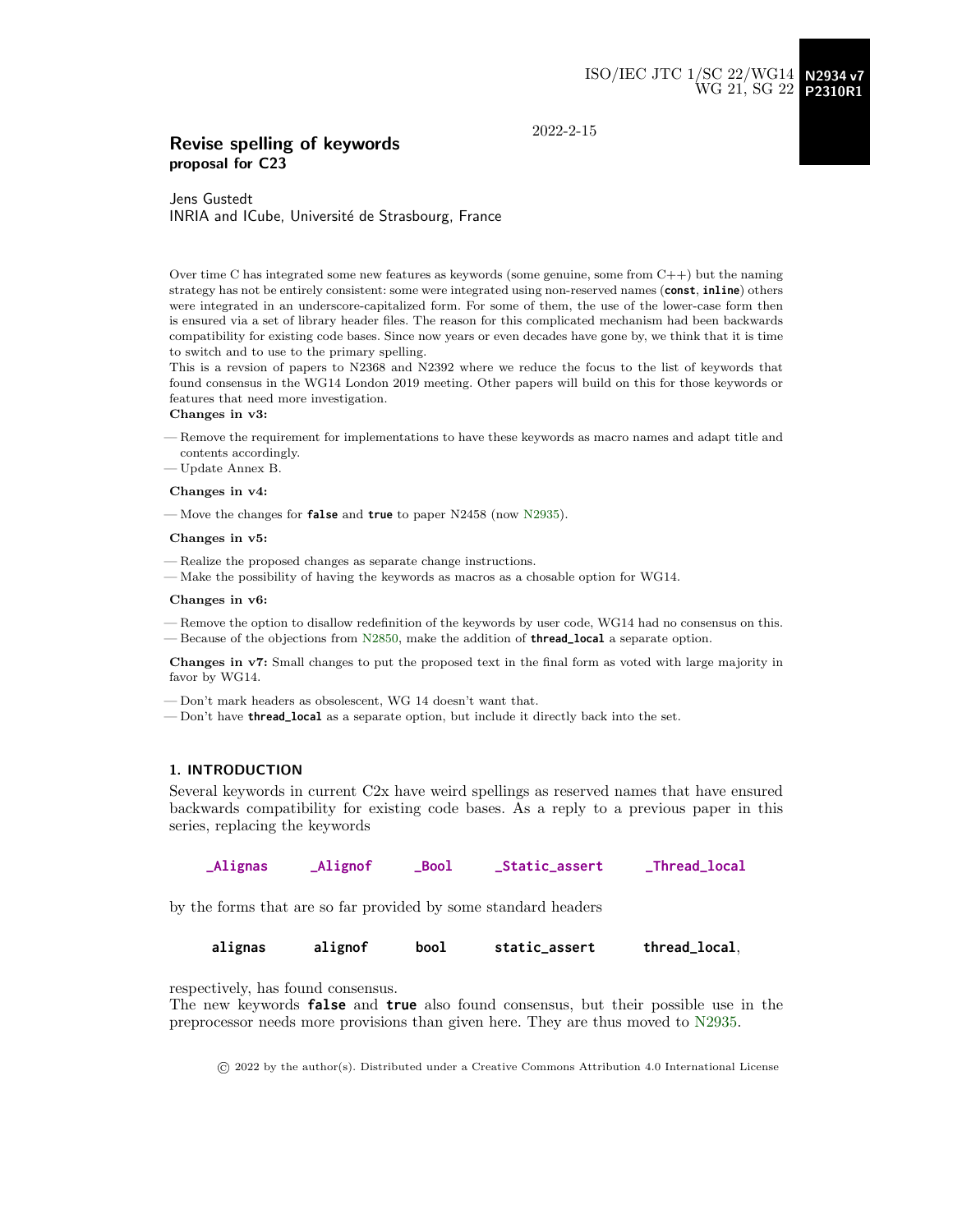N2934  $P2310R1$  :2 Jens Gustedt P2310R1 :2

# 2. PROPOSED MECHANISM OF INTEGRATION

Many code bases use in fact the underscore-capitalized form of the keywords and not the compatible ones that are provided by the library headers. Therefore we need a mechanism that makes a final transition to the new keywords seamless. We propose the following:

- Allow for the keywords to also be macros, such that implementations may have an easy transition.
- Don't allow user code to change such macros.
- Allow the keywords to result in other spellings when they are expanded in with **#** or **##** operators.
- Keep the alternative spelling with underscore-capitalized identifiers around for a while.

With this in mind, implementing these new keywords is in fact almost trivial for any implementation that is conforming to C17.

- 5 predefined macros (7 when adding **false** and **true**) have to be added to the startup mechanism of the translator. They should expand to similar tokens as had been defined in the corresponding library headers.
- If some of the macros are distinct to their previous definition, the library headers have to be amended with **#ifndef** tests. Otherwise, the equivalent macro definition in a header should not harm.

Needless to say that on the long run, it would be good if implementations would switch to full support as keywords, but there is no rush, and some implementations that have no need for C++ compatibility might never do this.

## 3. CONSIDERATIONS FOR THREAD LOCAL

Paper [N2850](http://www.open-std.org/jtc1/sc22/wg14/www/docs/n2850.pdf) raised an issue that C's and C++'s thread local variables are not compatible. This is because in C++ the property if a thread local variable needs a constructor (or not) at thread initialization time is not necessarily known in all TU that see a declaration of that variable. C does not have constructors and so it only allows initialization of thread local variables with constant expressions.

It was thus suggested that implementations that combine both languages may distinguish between **thread\_local** for the C++ variant and **\_Thread\_local** for the interoperable C variant. Discussion in the  $C/C++$  compatibility group revealed that even as of today this approach is doomed to fail, because C already has the compatibility macro **thread\_local** in <threads.h>. Thus even as today, implementations combining both languages have to address this problem differently, for example by enhancing their linkers with the knowledge if a thread local variable has a constant expression as initializer. The preferred solution that has recently be discussed with the  $C - C$  + liaison group is to make that choice for the C or C++ ABI by using the established feature of specifying C linkage with **extern** "C". In a previous version of this paper we factored out the changes for **thread\_local** as a

separate option, but WG 14 was still in favor to make the change for that feature, too.

#### 4. REFERENCE IMPLEMENTATION

To add minimal support for the proposed changes, an implementation would have to add definitions that are equivalent to the following lines to their startup code:

```
# define alignas _Alignas
# define alignof _Alignof
# define bool _Bool
# define static_assert _Static_assert
# define thread_local _Thread_local
```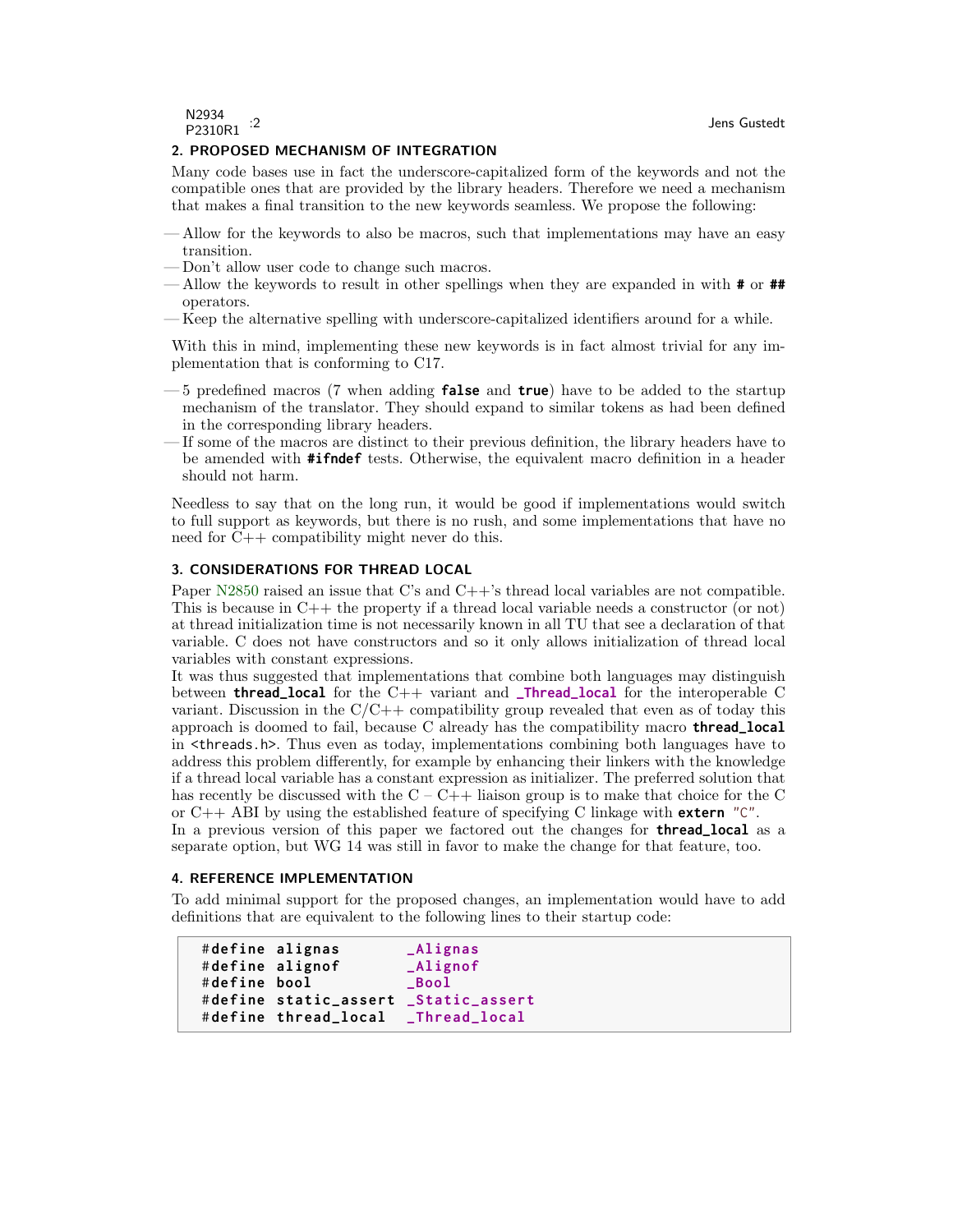P<sub>2310R1</sub> :3

Revise spelling of keywords<br>
Revise spelling of keywords

At the other end of the spectrum, an implementation that implements all new keywords as first-class constructs and also wants to provide them as macros (though they don't have to) can simply have definitions that are the token identity:

| #define alignas |                                     | alignas |
|-----------------|-------------------------------------|---------|
| #define alignof |                                     | alignof |
| #define bool    |                                     | bool    |
|                 | #define static_assert static_assert |         |
|                 | #define thread_local thread_local   |         |

#### 5. MODIFICATIONS TO THE STANDARD TEXT

This proposal implies a large number of trivial modifications in the text, namely simple text processing that replaces the occurrence of one of the deprecated keywords by its new version. These modifications are not by themselves interesting:

CHANGE 1. In the whole document, replace all occurrences of the tokens

| $\Delta$ lignas    | $\mathsf{\Delta l}$ ignof | Bool | _Static_assert | _Thread_local |
|--------------------|---------------------------|------|----------------|---------------|
| by their new forms |                           |      |                |               |
| alignas            | alignof                   | bool | static_assert  | thread_local, |

respectively.

# 5.1. Changes to the language clauses

This invalidates the previous alphabetic order of keywords in 6.4.1 and A.1.2:

CHANGE 2. Reorder the lists of keywords in  $6.4.1$  and  $A.1.2$  alphabetically.

Since we want to enable user code to continue to use the existing spellings, we introduce them as "alternative spellings".

CHANGE 3. Add a new paragraph after  $6.4.1$  p2:

2' The following table provides alternate spellings for certain keywords. These can be used wherever the keyword can.

FOOTNOTE[These alternative keywords are obsolescent features and should not be used for new code.

| keyword       | alternative spelling |
|---------------|----------------------|
| alignas       | <b>_Alignas</b>      |
| alignof       | _Alignof             |
| bool          | <b>Bool</b>          |
| static_assert | _Static_assert       |
| thread_local  | _Thread_local        |

The spelling of these keywords and their alternate forms inside expressions that are subject to the **#** and **##** preprocessing operators is unspecified.

FOOTNOTE The intent of these specifications is to allow but not to force the implementation of the correspondig feature by means of a predefined macro.]